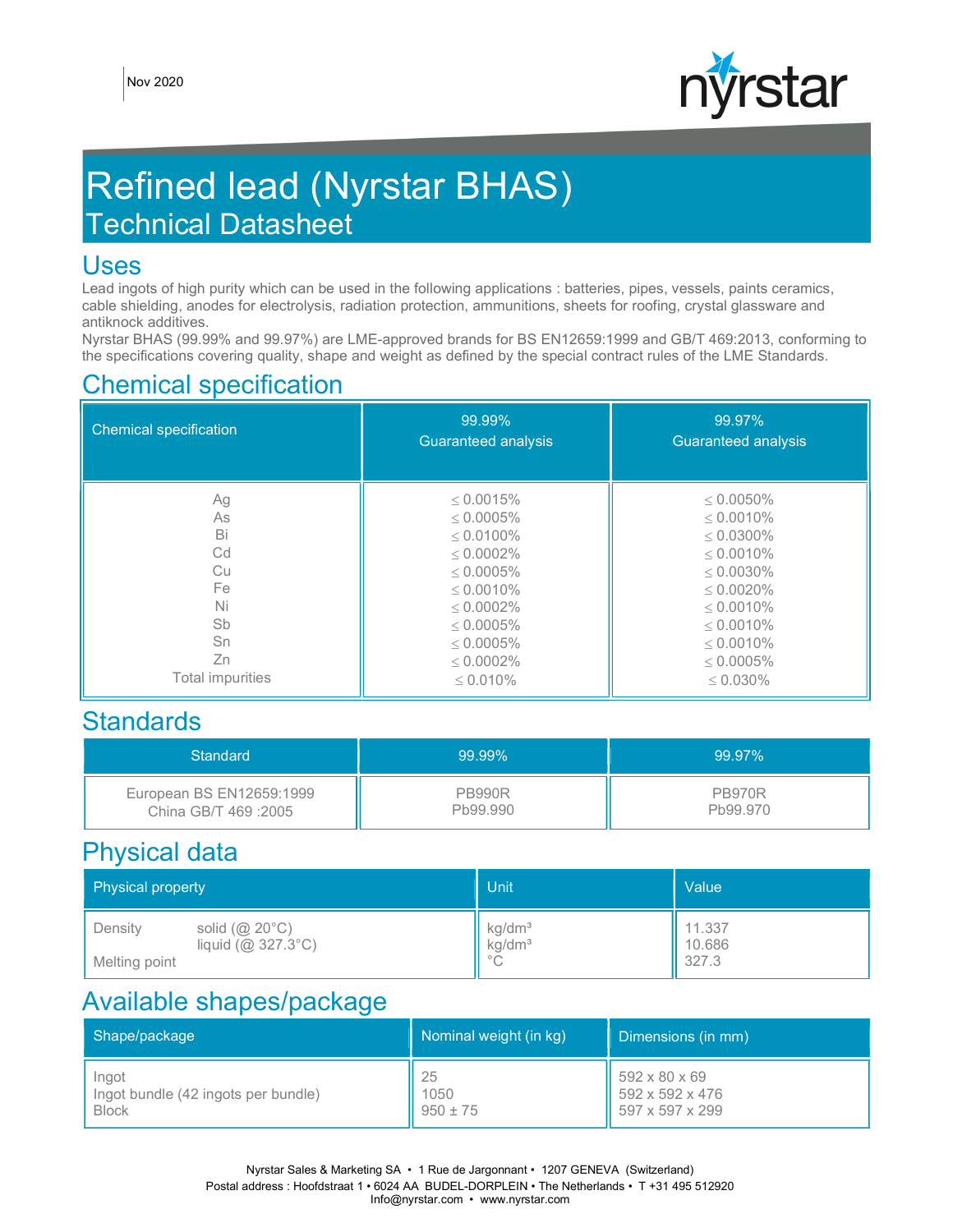

## Refined lead (Nyrstar BHAS) Technical Datasheet